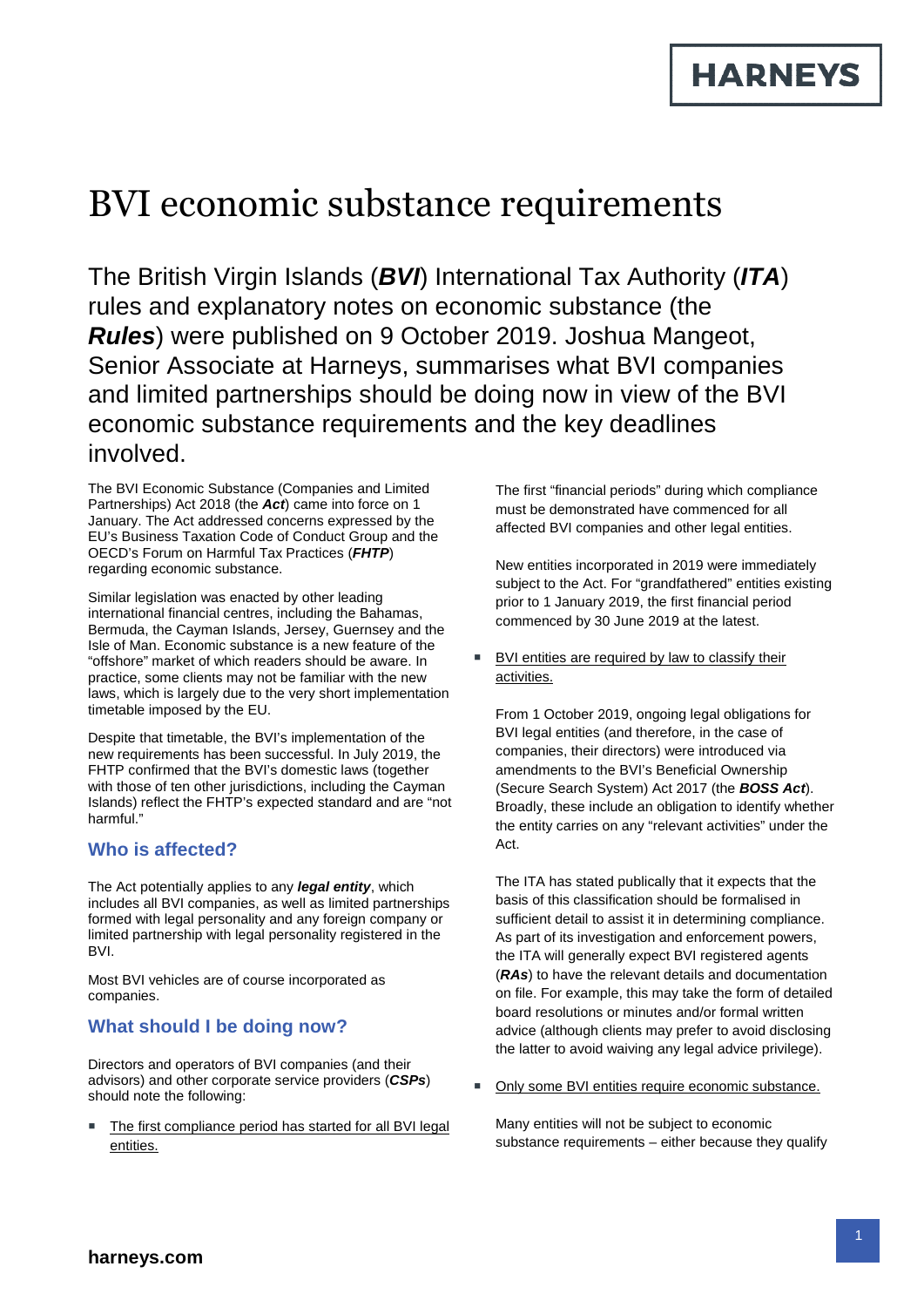as "non-resident" due to their foreign tax status or because they do not carry on any relevant activity.

In the case of entirely passive "pure equity holding entities" without any employees or premises apart from their BVI RA and registered office in the BVI, these should generally be compliant already under reduced requirements applicable to them under the Act.

However, entities carrying on any other relevant activity will need to ensure that they have considered and understood their new obligations, as reorganisational changes may be required. We expect BVI entities and their professional directors or CSPs may wish to obtain formal BVI legal advice (if they have not done so already), given the complexity of the new law and the fact that the first compliance financial periods have already commenced.

The Rules have been published.

Further guidance on the Act and the new reporting requirements under the BOSS Act appears in the ITA's Rules. These were published by the BVI ITA as a draft code on 23 April 2019 and finalised as Rules on 9 October 2019 to reflect comments from the EU and industry.

The Rules include rules with statutory effect and nonbinding explanatory notes on the ITA's approach as the competent authority under the new regime.

The main reporting deadlines are in 2020.

Reporting will be conducted on a backward-looking basis to demonstrate how the relevant entity has complied during the financial period commencing in 2019. Although the main reporting deadlines fall due within six months of the end of the financial period (so in 2020), all BVI companies and other legal entities should therefore ensure that they have classified their status under the Act. The main exception is that beneficial ownership reporting obligations will now apply to previously "exempt persons" under the BOSS Act, if they carry on any relevant activity.

"Nil returns" will be required for entities which do not carry on any relevant activity – that is, they will still need to make a filing via the RA to confirm this.

### **What are the relevant activities?**

The Act requires any legal entity which carries on any relevant activity during any financial period to comply with the "economic substance requirements" in relation to each such activity.

**EXEC** legal entities (other than pure equity holding entities) whose only sources of income from relevant activities Compliance with the Act is measured over financial periods (generally of 12 months each). The Act and Part 10 of the Rules permit entities to shorten one of their periods – for example, so that their financial period under the Act matches their existing financial year for tax or accounting purposes.

The nine relevant activities are defined in the Act and are:

- **holding business, as a pure equity holding entity;**
- finance and leasing business;
- shipping business;
- **headquarters business;**
- distribution and service centre business;
- **banking business;**
- insurance business;
- **fund management business; and**
- intellectual property (*IP*) business.

Important guidance on these definitions is set out in Part 5 of the Rules. There is no express carve-out for investment funds but we understand that the ITA generally expects that regulated funds will not be carrying on a relevant activity. Operating as a fund vehicle is distinct from fund management business, which is one of the three relevant activities which are already regulated and require a license in the BVI (the others being banking and insurance business).

The EU is expected to provide further technical guidance regarding funds and collective investment vehicles generally later in 2019.

### **What is a "non-resident" entity?**

An entity which qualifies as non-resident (for tax purposes) during a financial period will not be required to demonstrate economic substance. However, it will need to make a claim to that effect and be able to evidence such status.

This is discussed in detail at Part 4 (*Tax residence outside the BVI*) of the Rules. In particular, it should be noted that the usual concept of "residence" is greatly expanded under the Rules and includes:

■ "transparent entities", in respect of which the entire profits or gains are treated under foreign law as attributable to and taxable on some or all of the participators or partners in the relevant entity (and tax residence must therefore be demonstrated by reference to each such participator or partner); and